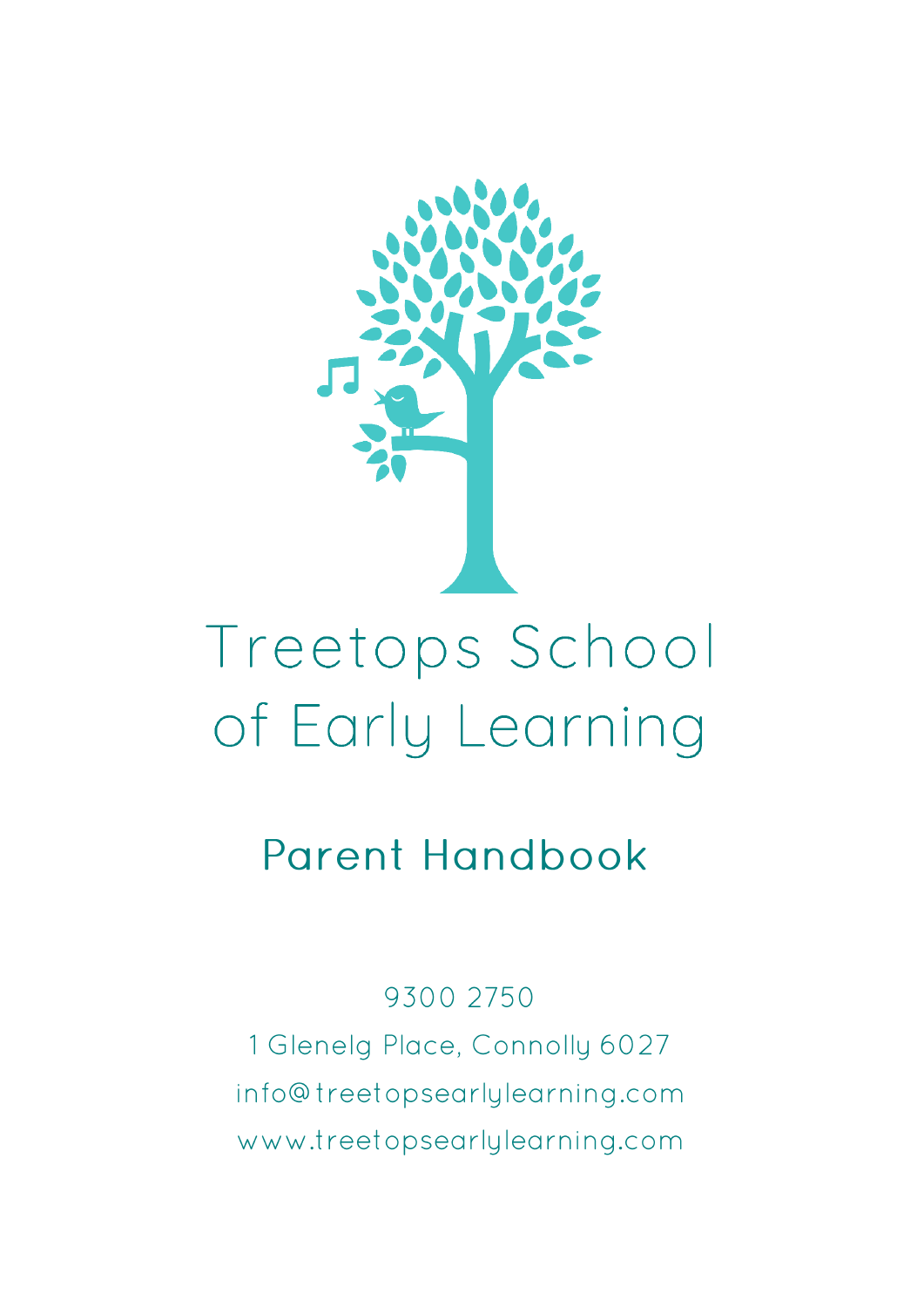





### Contents of Parent Handbook

| ÷ | Welcome                                      |                          |
|---|----------------------------------------------|--------------------------|
| ❖ | Hours of Operation                           | 2222233                  |
| ÷ | <b>Policies and Procedures</b>               |                          |
| ❖ | The National Quality Framework               |                          |
| ❖ | Parking                                      |                          |
| ❖ | Orientation                                  |                          |
| ❖ | Centre Philosophy                            |                          |
| ❖ | Educators                                    |                          |
| ÷ | <b>Learning Environments</b>                 | $\overline{4}$           |
| ❖ | The Atelier - Art Studio                     | $\overline{\mathcal{A}}$ |
| ❖ | <b>Educational Curriculum</b>                | $\overline{\mathcal{A}}$ |
| ❖ | The Early Years Learning Framework?          |                          |
| ❖ | Pre Kindy-Program                            | $\frac{5}{5}$            |
| ❖ | <b>Behaviour Management</b>                  | 6                        |
| ÷ | <b>Families and Communities</b>              | 6                        |
| ❖ | <b>Parent Participation</b>                  | 6                        |
| ❖ | <b>Family Law and Access</b>                 | 6                        |
| ÷ | <b>Priority of Access Guidelines</b>         | $\overline{7}$           |
| ÷ | Inclusion                                    | $\overline{7}$           |
| ÷ | <b>Payment of Fess</b>                       | $\overline{7}$           |
| ÷ | <b>Childcare Subsidy</b>                     | $\overline{7}$           |
| ÷ | Holidays                                     | $\overline{7}$           |
| ❖ | <b>Late Collection Policy</b>                | $\delta$                 |
| ❖ | Immunisation                                 | $\delta$                 |
| ❖ | <b>Child Sickness and Medical Conditions</b> | $\delta$                 |
| ❖ | <b>Administration of Medication</b>          | $\delta$                 |
| ❖ | Covid 19                                     | 9                        |
| ÷ | <b>Health and Hygiene</b>                    | 9                        |
| ❖ | <b>Health and Nutrition</b>                  | 9                        |
| ❖ | <b>Safe Sleeping</b>                         | 9                        |
| ÷ | Free Weekly Incursions                       | 10 <sup>°</sup>          |
| ÷ | Transitions                                  | 10                       |
| ÷ | Sun Protection Policy                        | 10                       |
| ÷ | <b>Emergency Evacuation</b>                  |                          |
|   | & Lockdown Procedure                         | 10                       |
| ❖ | <b>Daily Routine</b>                         | 11                       |
| ÷ | What to Bring Checklist                      | 12 <sup>°</sup>          |
| ÷ | <b>Enrolment Checklist</b>                   | 12                       |

❖ Enrolment Checklist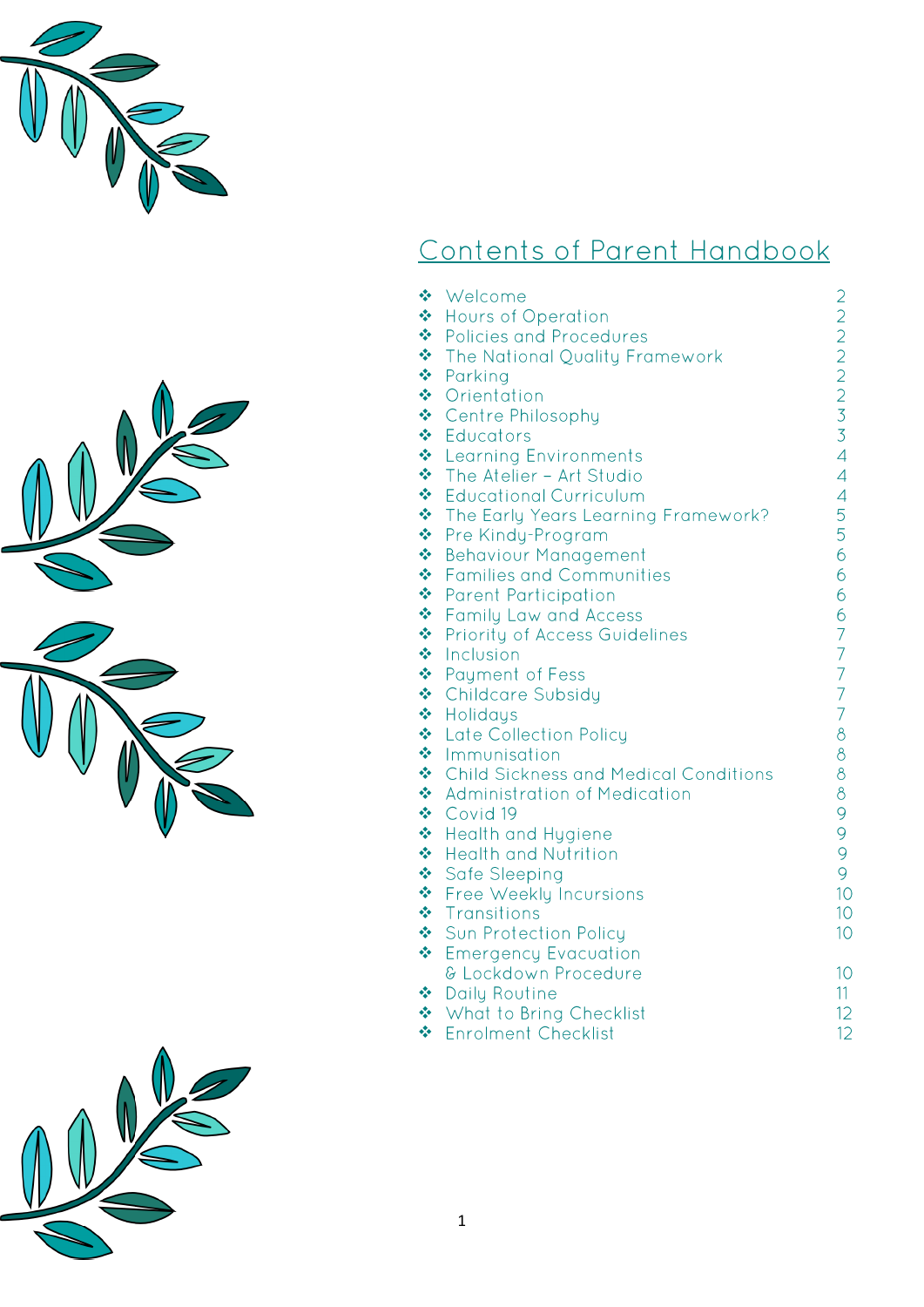

### Welcome to Treetops School of Early Learning

Treetops School of Early Learning is a privately-owned early education and care centre catering for children aged 0-5 years. We understand the trust families place in us to provide the best education and care for their children. It is our goal to provide a safe and nurturing environment where children are supported by qualified and passionate educators to learn through play and inspiring naturebased environments.

The Centre Director and Owner/Operator Jessica Critchell has over 15 years' experience working in education and care and management of services.

This handbook outlines how Treetops operates and important policies and procedures you need to know.

### Hours of Operation

The centre is open from 7.00am-6.00pm sharp Monday to Friday and is closed on all Public Holidays.

If you are unable to attend the centre for your booked days, please notify us by 9.30am on that day.

If you are running late to collect your child, please call the centre as soon as possible so we can make staffing arrangements and prepare your child for a later departure.

#### Policies and Procedures

Our policy and procedure file are located in the foyer for families to access at any time. Please feel free to take and look and provide any feedback you may have.

### The National Quality Framework

The National Quality Framework (NQF) is the result of an agreement between all Australian governments to work together to provide better educational and developmental outcomes for children using education and care services.

The NQF introduced a new quality standard to improve education and care across long day care, family day care, preschool/kindergarten, and outside school hour's care.

Quality education and care shapes every child's future and lays the foundation for development and learning. The early years are critical for establishing self-esteem, resilience, healthy growth, and capacity to learn.

Research shows quality education and care early in life leads to better health, education, and employment outcomes later in life.

The NQF is designed to give children the best possible start in life. It is a national system, designed to provide transparency and accountability.

[National Registers](http://acecqa.gov.au/national-registers) of educators, providers and services give consistent and dependable information to help families assess individual education and care services across Australia.

Treetops strives to meet the principles of the National Quality Framework.

#### Parking

Parking is available in the carpark at the front of the centre.

#### **Orientation**

We aim to work in partnerships with families to support each child's learning and development. We believe orientation is an important process where educators and families can be introduced to each other and the new environment. Educators are aware that some children respond to new experiences faster than others and will adapt to your individual situation and your child needs.

We offer two free orientation sessions 9.30am-11.00am before you start your first full days. We encourage parents to stay with your child for a short period of time to settle them, get them familiar with the new environment, chat with educators and then say goodbye. If your child is upset, we will call you to collect your child earlier. Some children need to gradually build up time to a full day.

Parents will be kept informed about how their child is settling in upon collection and are welcome to discuss any aspects with the centre director.

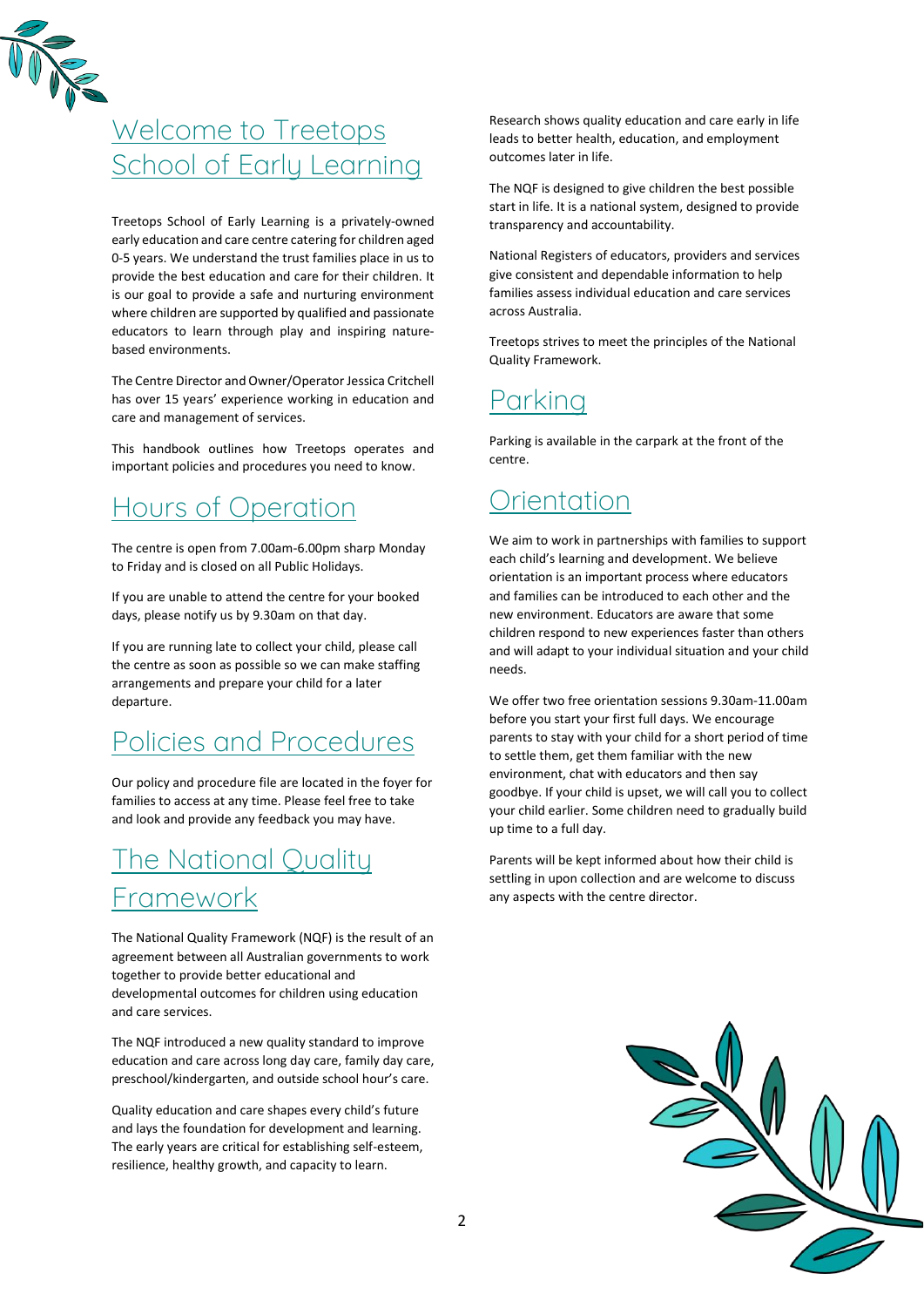## Our Centre Philosophy

Our philosophy is guided by The Early Years Learning Framework and inspired by the Reggio Emilia approach.

All of us learn throughout our lives. It starts from the day we are born. It is recognised that the early years of life are the most important for learning. That is when the foundations for the future are laid. The quality of a child's early learning experiences and environment has a profound impact on that child's life opportunities and outcomes. We never forget the qualities and strengths that make each child an individual and it is our aim to support each child to have an amazing early education experience that they will treasure for years to come.

Families are children's first and foremost teachers, we aim to work in partnerships with families to support each child's early learning journey. We believe children are competent and capable learners who actively guide their learning. We aim to support and extend upon children's interests and knowledge of the world with experiences that promote children's sense of agency, allowing them to make choices, explore, create, imagine, and discover.

We have a team of professionally trained and passionate educators who aim to support each child's learning and development individually and in groups as a co-learner and collaborator. Each child's current knowledge, strengths, ideas, culture, abilities, and interests are the foundation of our educational curriculum. Curriculum decision making contributes to each child's learning and development outcomes in relation to their identity, connection with community, wellbeing, confidence as learners and effectiveness as communicators.

We value the diversity of families and cultures in our community and aim to create a partnership where family life and learning comes together. We understand the need to compliment the role of families in educating and promoting learning through enjoyable and enriching experiences designed to foster a sense of belonging and achievement. Treetops School of Early Learning is a community of families and together we can support each other and each child's learning journey. As the saying goes, 'It takes a village to raise a child'. We aim to actively participate within our local community to enhance children's learning and wellbeing.

Every day is important when it comes to nurturing a child's spirit and providing learning opportunities, and we can only live that day once. Let us make each learning rich day one to be remembered!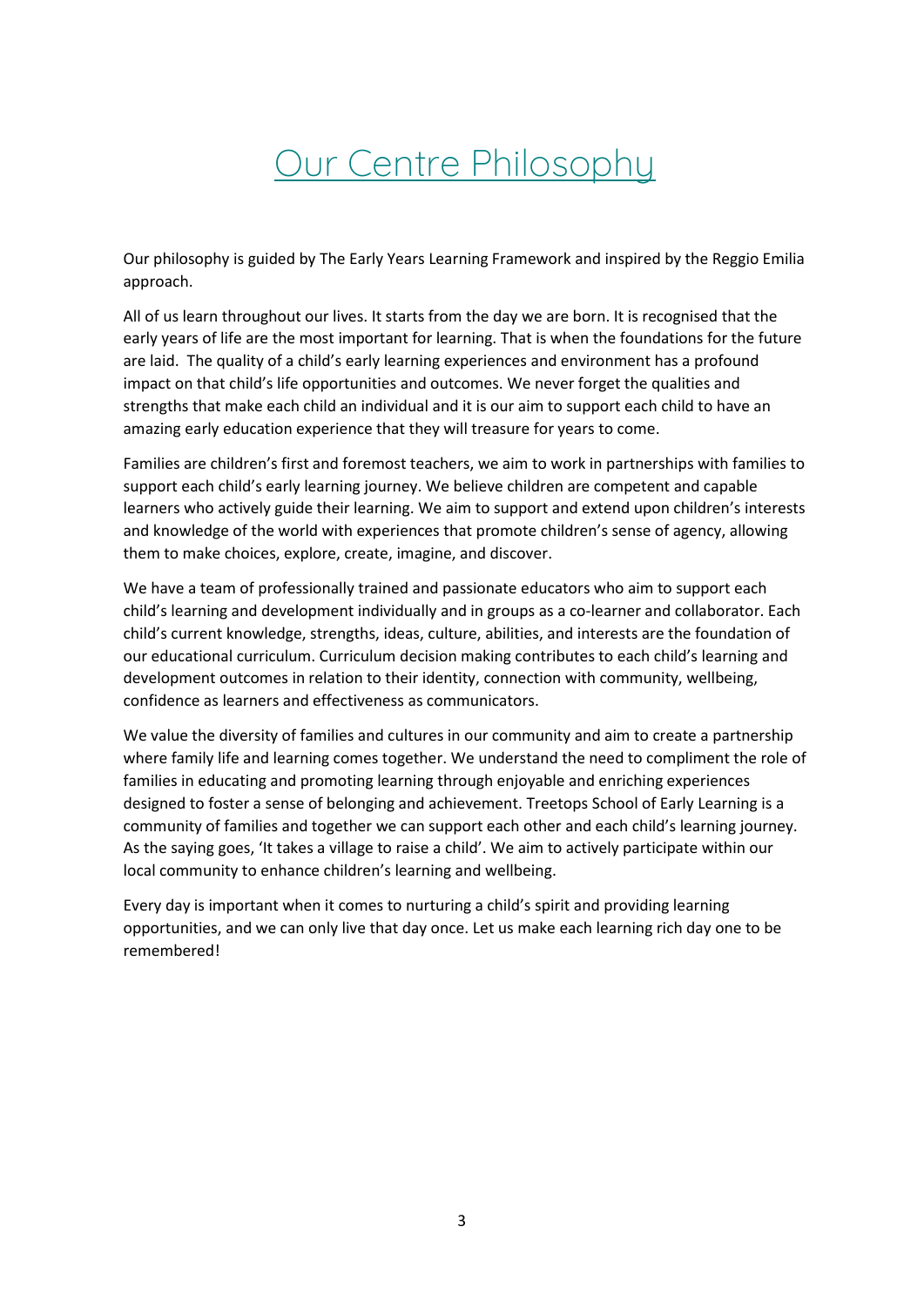#### **Educators**

Treetops employs qualified early learning professionals.

- Assistant Educators have a Certificate Three Level Qualification
- Room Leaders have a Diploma Level Certificate Qualification or Early Childhood Teaching Degree

Our educators are passionate about early years education. It is our role to nurture, facilitate and support children's learning through a play-based curriculum, where educators engage in intentional teaching and

extend on spontaneous experiences to ensure every child has the opportunity for optimal development.

Our educators believe that for children to excel to their full potential there is a need to provide continuity of care, so they feel safe and secure in their environments. Therefore, Treetops aims to employ educators' long term so they can build an ongoing

relationship with each child and family. Children will then be able to develop the skills to foster long term relationships, which will assist them in their future interactions.

Professional development, ongoing training and reflection is an important part of all educator's professionalism and career growth at Treetops.

#### Learning Environments

We have four wonderful indoor learning classrooms

- $\blacktriangleright$  Nursery, 1-2 years
- Toddlers, 2-3 years
- Pre Kindy 3-5 years
- The Atelier-Art Studio

Our educators provide an open ended, emergent learning environment which encourages exploration, investigation, imagination, communication and promotes each child's sense of agency by encouraging children to make choices about their learning. This encourages and supports children to become competent and confident learners within our community. The learning environment allows children to engage with a variety of experiences both planned through intentional teaching and spontaneous experiences, this allows children to explore, learn and discover their surroundings through a play-based curriculum and uninterrupted free play. Educators recognise that both planned and spontaneous experiences, whether in play or routine, are valuable teaching moments and learning opportunities. Children are provided with an environment that fosters a range of developmental

areas with a focus on the importance of the natural environment.

Every experience that happens in a day can be used as a time to teach skills and development!

For children, play is learning. There is no better space for kids to learn than the outdoors, and there is no better play resource than nature. Our outdoor areas have been designed to immerse children in nature whilst they develop gross motor skills and to promote learning of sustainable practices. Nature play significantly improves all aspects of child development – physical, cognitive, social, and emotional. Playing outdoors grows resilience, self-confidence, initiative, creativity and more. It encourages the joy of movement; it nurtures wild imaginations, experimentation, friendships, social connections, and behaviour.

### The Atelier-Art Studio

The atelier is a creative studio for children's imagination, expression and experimentation that actively strives to encourage learning processes through the arts. This environment has been set up as a centre community space where children of all ages can collaborate and learn through various artistic forms.

### Educational Curriculum

Treetops educational curriculums are child focused. Educators reflect on ways that a child's interests, strengths, experiences, culture, family, community, and spirit can be explored to provide the children with endless learning opportunities. Educators act upon spontaneous experiences as well as providing intentional teaching experiences aimed at extending upon interests and developing skills. We aim to collaborate with families to gain information that can be extended upon through our curriculum so please feel free to share any special ideas, experiences, or traditions to be shared with the centre and children. If you or a family member has a special talent to share with your child's class, please let us know. This may be,

- Playing a musical instrument
- Sharing a job occupation
- Sharing a special talent
- Anything that could be used to teach the children about our community or an educational experience

The Early Years Learning Framework Australia and the Reggio Emilia approach informs the development of our philosophy and curriculum which aims to enhance each child's learning and development through play-based learning



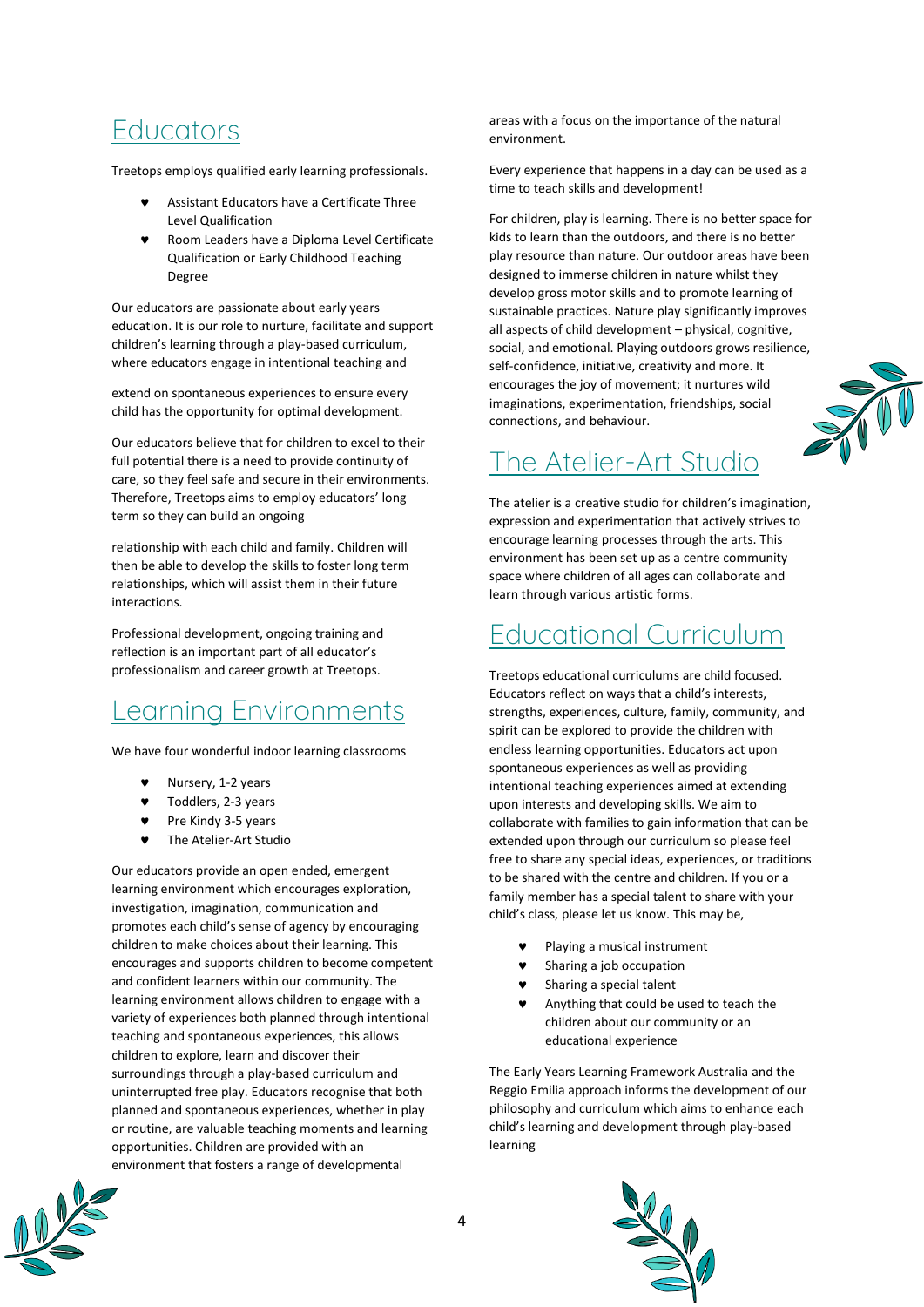

The **Reggio Emilia approach** is an educational philosophy focused on [preschool](https://en.wikipedia.org/wiki/Preschool) and [primary education.](https://en.wikipedia.org/wiki/Primary_education)  It is a [pedagogy](https://en.wikipedia.org/wiki/Pedagogy) described as [student](https://en.wikipedia.org/wiki/Student-centered_learning)[centred](https://en.wikipedia.org/wiki/Student-centered_learning) and [constructivist](https://en.wikipedia.org/wiki/Constructivism_(philosophy_of_education)) that uses selfdirected, [experiential learning](https://en.wikipedia.org/wiki/Experiential_learning) in relationship-driven environments. The program is based on the principles of respect, responsibility, and community through exploration and discovery through a selfguided [curriculum.](https://en.wikipedia.org/wiki/Curriculum) Children form their own personality during early years of development and are endowed with "a hundred languages", through which they can express their ideas. The aim of the Reggio approach is to teach how to use these symbolic languages (e.g., painting, sculpting, drama) in everyday life. It was developed after [World War II](https://en.wikipedia.org/wiki/World_War_II) by pedagogist Loris Malaguzzi and parents in the villages around [Reggio](https://en.wikipedia.org/wiki/Reggio_Emilia)  [Emilia,](https://en.wikipedia.org/wiki/Reggio_Emilia) Italy, and derives its name from the city.

Treetops uses a software called Kindy Hub. Children's development and learning both individually and in groups is documented and sent to families via a secure app which can be installed on your mobile or via email. We aim to connect you with your child and their learning during their time with us. And we know you love to see photos of what your little ones up too during the day!

### What Is The Early Years Learning Framework?

The Early Years Learning Framework is a guide educators use that governs our educational curriculum and the way in which we engage children to learn and develop skills. The framework has a vision for children's learning. This vision is upheld by our Educators who are passionate about implementing the framework at our service.

"Being, Belonging and Becoming", refers to how children are linked to family, community, culture, and place.

**Being** – to experience what is happening here and now, life in the present. For children, understanding that they are accepted for who they are and knowing that others care about them is important. Childhood is a time to play, try new things and have fun. When a child has a sense of being, they build and maintain relationships with others, take part in life's journey and face challenges in everyday life.

**Belonging** – children feel they belong because of the relationships they have with their family, community, culture, and place. When children have a sense of belonging, they are more confident, feel more secure, are more creative and more likely to explore the world of learning.

**Becoming** – to experience change through different events and circumstances in one's life. A child's sense of becoming refers to the changes they experience as they grow, learn, and develop.

Within early childhood, a child's sense of being changes overtime as they gain knowledge, extend their understandings, create relationships, and develop skills. Through these relationships a child's development and learning takes place as they begin to explore, develop interests, create their own identity, and make meaning to the world around them.

It is our goal to support your child to be an active participant in their own learning, to come to place where they feel a sense of belonging, and to support them in their learning journey!

The Early Years Learning Framework has five outcomes Educators use to govern and link to children's learning, these outcomes cover the areas of development we aim to support with children. The outcomes are

- Outcome 1- Children have a strong sense of identity
- Outcome 2- Children are connected with and contribute to their world
- Outcome 3- Children have a strong sense of wellbeing
- Outcome 4- Children are confident and involved learners
- Outcome 5- Children are effective communicators

### Pre Kindy-Program

For children aged 3-5 years our Early Childhood Teachers aim to support children's transition to Primary School by providing them with a familiar environment and routine, this allows children to feel confident and comfortable in a school setting.

Treetops has formed a relationship with our local Connolly Primary School and is working collaboratively with them to support children's transition into School.

Some of the skills we aim to support and develop are

- Becoming comfortable with a school like routine
- Talking to children about school, and encouraging them to ask questions or voice their concerns
- Arranging visits to local primary schools to meet kindy teachers and tour the setting
- Inviting school students to visit the service to talk about what school is like

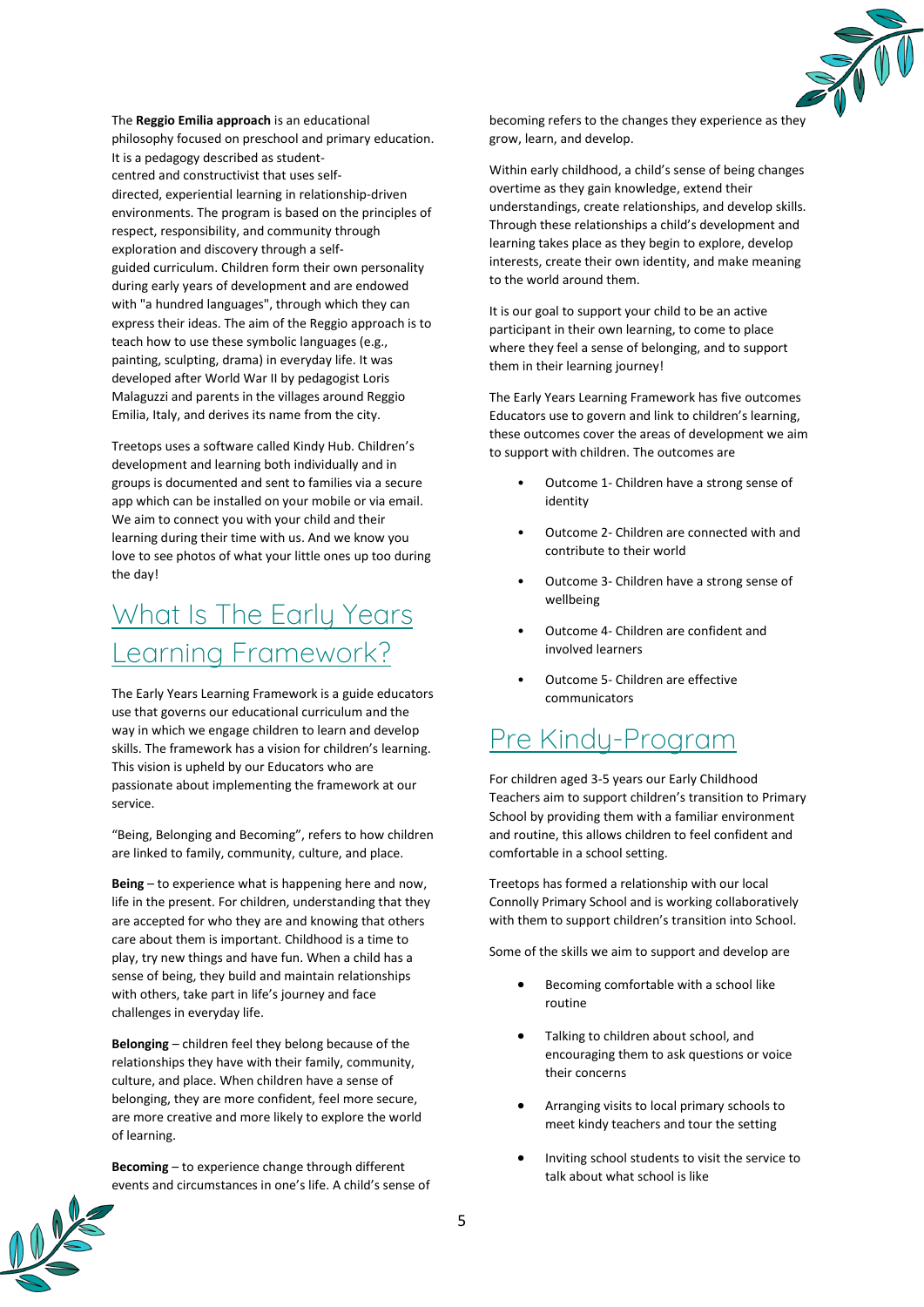

- Reading stories about starting school
- Including school props, such as uniforms, bags, lunch boxes, and chalk boards in dramatic play areas
- Support children to develop their self-help and social skills through every day routine activities such as mealtimes when children will practice using lunch boxes and drink bottles (In term 4)
- Providing literacy items such as reading and writing materials in everyday play activities
- Learning verbal skills to communicate effectively with peers
- Becoming self-reliant to select and complete activities
- Learning about the sustainability and environment
- Respect and care for room materials and environment
- Participate and engage in play with other children, showing the ability to share, cooperate, take turns, and develop social skills
- Separate confidently from parents and guardians
- Show feelings towards others and their belongings
- Participate in pack away routines
- Follow instructions and develop self-help skills
- Follow the room indoor/outdoor limits and often guide peers
- Becoming attentive during group times, listening, and participating in discussions
- Use of manners and being respectful during social situations
- Becoming independent in managing personal hygiene needs
- Having the confidence to express individuality through the arts for example: drama, music, art, and craft
- Exploring and showing respect for the natural environment
- Engaging with the wider community

Developing gross motor skills and physical abilities

### Behaviour lanagement

At Treetops we will ensure that the guidance of children's behaviour will reflect the philosophy of our centre, and that each child will be given positive guidance towards behaviour that is acceptable. Educators role model positive behaviours and engage children in being empathetic towards other feelings and how their behaviour impacts others around them. Children are encouraged to develop social skills through small group play and experiences with the aim of developing pro social skills with peers.

### Families and **Communities**

We believe that the child's family are the first and most important and influential teachers, and therefore building genuine partnerships with families and acknowledging their ideas ensures that learning experiences are meaningful and relevant to each individual child.

We will work in partnerships with families to encourage family involvement and engage in shared decision making. Families are included in the decision-making processes regarding the centre and the children, and open respectful communication is always maintained.

#### Parent Participation

Parents/Guardians are encouraged to participate in the operation of the centre in many ways. Please feel free to let us know if you have any special talents, occupation, or ideas for us to be shared with children for our educational curriculum. Feedback is gained to discuss issues relating to the centre and the Quality Improvement process. This feedback creates a strong family interest in how the service is run and any other suggestions that may help to improve the service.

#### Child Protection

Our service fundamentally believes that all children have the right to a life that is free from harm. Our service will provide an environment that fosters a child's growth and development as per the individual needs of each child. Educators at our service are aware of their obligations under the law regarding the welfare of children and at all times uphold their obligation. In addition to this, our service provides annual training to

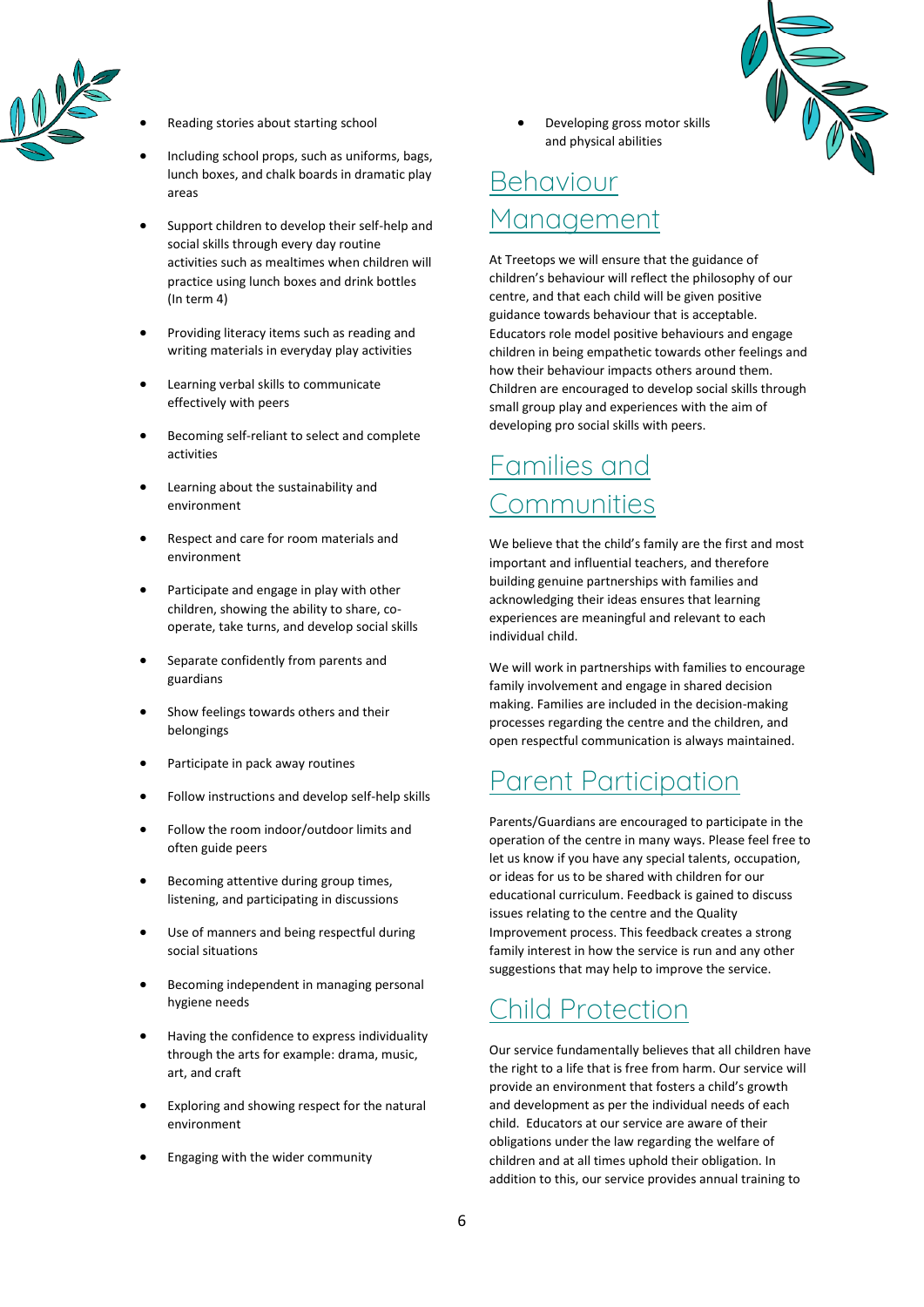

all educators (along with any volunteers, students etc) on child protection issues to ensure that, in the sad event a child has suffered abuse, the service can act quickly in the best interests of the child.

#### Family Law and Access

The safety of your child is of the utmost importance. Consequently, we will not permit your child to be collected from our centre by anybody under 18 years of age or other than those including as authority to collect on your Enrolment Form. It is the responsibility of the child's Parent/ Guardian to determine who collects the child/ren. If you require someone else to collect your child, we must be notified. If the staff have not received such instructions, then we will not be able to release the child. Staff will ask for photo identification if they have not met or recognise a person who collects a child/ren. On occasions staff may not have met all authority to collect persons so please be patient with the staff if you are asked for photo ID and your details are checked against the enrolment details. This process is solely for the protection and wellbeing of your child.

#### Inclusion

Our service wants each child to develop to the best of their personal ability. Our philosophy and centre code of conduct highlights our commitment to equity and fairness for all children. Every child in our service is an individual and we aim to promote and encourage each child's abilities and development through an inclusive environment.

### Priority of Access Guidelines

Treetops is required to operate according to Priority of Access Guidelines as described by the Government. This means that it may be necessary to alter or sacrifice your child's attendance on a particular day when a higher priority child needs to be offered a place.

| First<br>Priority  | Children at risk of serious abuse or<br>neglect                                                                                                                                           |
|--------------------|-------------------------------------------------------------------------------------------------------------------------------------------------------------------------------------------|
| Second<br>Priority | A child of a single parent who satisfies,<br>or of parents who both satisfy the<br>Work/Training/Study test under section<br>14 of the 'A New Tax System (Family<br>Assistance) Act 1999' |
| Third<br>Priority  | Any other child                                                                                                                                                                           |

Within these main categories, priority should also be given to the following children:

- children in Aboriginal and Torres Strait Islander families
- children in families which include a disabled person
- children in families which include an individual whose adjusted taxable income does not exceed the lower income threshold for 2021- 22, or who or whose partner is on income support
- children in families from a non-English speaking background
- children in socially isolated families
- children of single parents.

A childcare service may require a Priority 3 child to vacate a place to make room for a child in a higher priority group. They can only do so if the parents are:

- notified when their child first entered care that the service follows this policy
- given at least 14 days' notice of the need for their child to vacate.

#### Paument of Fees

As part of your enrolment pack we have included a debit form as a simple and fast way to pay the fees for your child/ren via direct debit or credit card.

Our daily rate is \$120.00 per child per day. Our requirements are that a booking fee of \$50.00 and oneweeks fees are paid in advance at the time of your enrolment. Fees are charged weekly for the days attended in that current week. Fees are charged each Tuesday and you will receive a corresponding statement.

#### Childcare Subsidy

Child Care Subsidy will generally be paid directly to your approved childcare provider/s to reduce the fees you pay. Child Care Subsidy Eligibility

Some basic requirements must be satisfied for an individual to be eligible to receive Child Care Subsidy for a child. These include:

- the age of the child (must be 13 or under and not attending secondary school)
- the child meeting immunisation requirements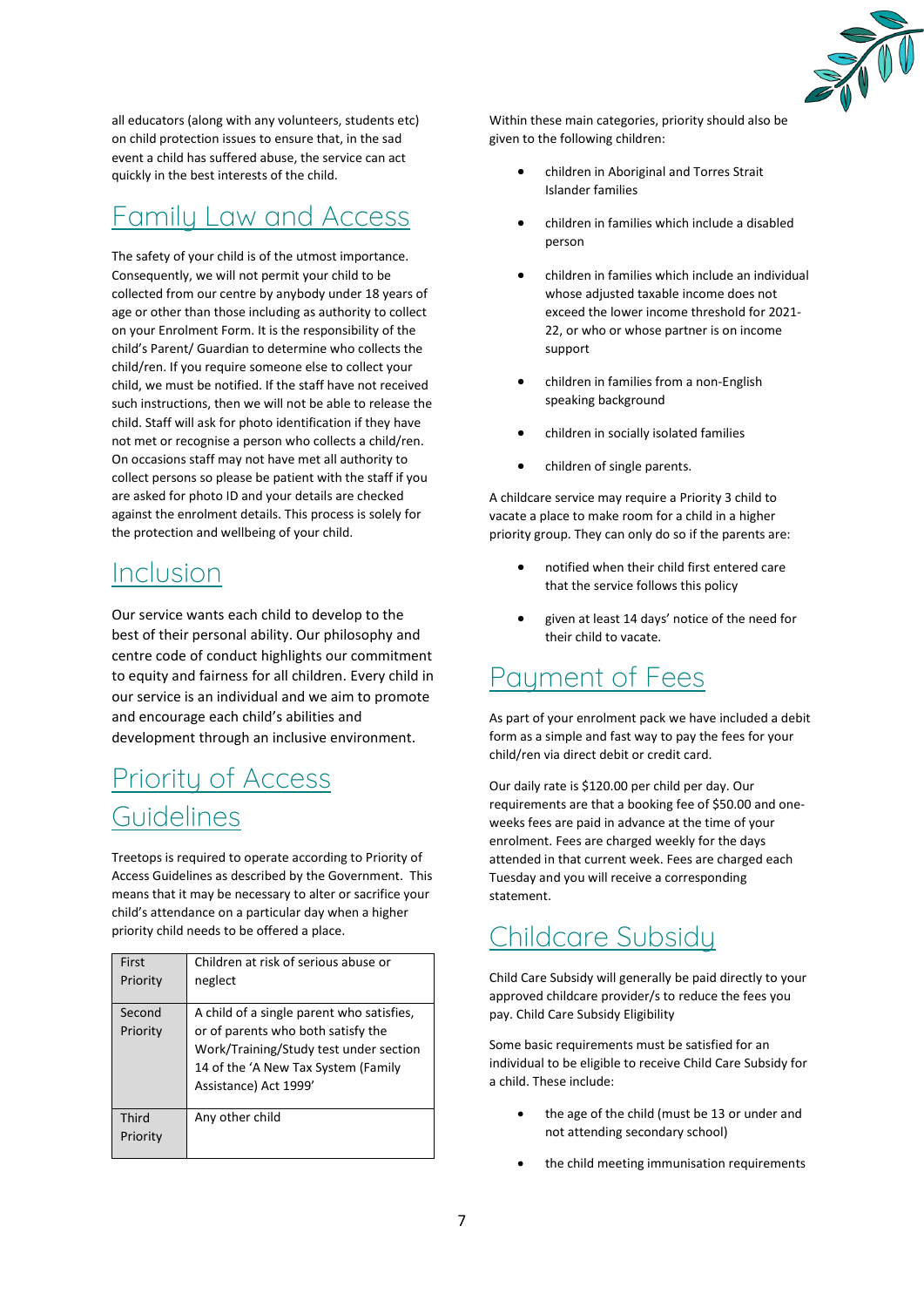the individual, or their partner, meets the residency requirements.

In addition, to be eligible for Child Care Subsidy the individual must be liable to pay for care provided, the care must be delivered in Australia by an approved childcare provider, and not be part of a compulsory education program.

There are three factors that will determine a family's level of Child Care Subsidy. These are:

- Combined Family Income
- Activity Test the activity level of both parents
- Service Type type of childcare service

The Child Care Subsidy will be paid directly to providers to be passed on to families as a fee reduction. Families will make a co-contribution to their childcare fees and pay to the provider the difference between the fee charged and the subsidy amount.

The New Child Care Package will also provide targeted additional fee assistance for vulnerable families through the Child Care Safety Net.

#### **Holidaus**

All public holidays and any days that you are absent from the centre for any reason are charged at a full rate. You will still receive Child Care Subsidy for up to 42 allowable absences per year.

#### Late Collection Policy

In the event you are running late to collect your child at the centre closing time of 6.00pm please notify the centre as soon as possible.

If we cannot contact the Parent/ Guardian at the 6.05pm staff will wait until 6.15pm then the emergency contacts will be called to collect the child. If in the event that we cannot reach any emergency contacts the Nominated Supervisor and closing staff will stay with the child until 7.00pm. The Director will be notified of the situation. If no contact has been made to any Parent/ Guardian or any emergency contacts the Nominated Supervisor will call local Police and or Crisis Care.

#### Immunisation

All children's Immunisation details must be provided to the service before commencing care by supplying a copy of the child's Immunisation History Statement or catch up schedule. All children should have completed

Immunisation records unless otherwise advised by medical opinion.

Children that are not immunised are not eligible for the Childcare Subsidy or Family Tax Benefit (FTB) Part A.

Early Childhood Services must provide a report to the Department of Health stating the immunisation status of children enrolled, when requested to do so by the Chief Health Officer (CHO). See Reporting under-vaccinated children and [Guidelines Strengthening immunisation](https://ww2.health.wa.gov.au/~/media/Files/Corporate/general%20documents/Immunisation/PDF/Guidelines%20for%20Strengthening%20Immunisation%20Reporting%20Requirements.pdf)  [reporting requirements.](https://ww2.health.wa.gov.au/~/media/Files/Corporate/general%20documents/Immunisation/PDF/Guidelines%20for%20Strengthening%20Immunisation%20Reporting%20Requirements.pdf)

Please refer to the Childhood Immunisation Schedule Checklist attached.

### Child Sickness and Medical Conditions

Please ensure that for the protection of other children, families, and staff that you do not bring your child in unwell to the centre. This includes any contagious illness such as Chicken pox, Measles etc... Severe colds and thick yellow/green runny noses, diarrhoea, vomiting, conjunctivitis, head lice or fever.

Children must be kept at home if they are unwell until their condition is such that it acceptable for them to return to the centre and not put other children at risk.

Outbreaks of infectious diseases will be communicated to parents via email/kindy hub and the illness and infection log, available to parents at any time in the office.

If your child presents symptoms of being unwell staff will make them comfortable and notify the Parent/Guardian to come and collect their child as soon as possible. Staff will fill out an Illness Record documenting what has occurred during care. A medical certificate will need to be provided upon return to the centre.

If urgent medical attention is required, staff will assess the situation and act; accordingly, Parent/ Guardian will be notified.

Please notify the centre director if your child has a medical condition, allergy, or asthma. We will provide you with our medical conditions policy and you are required to complete a medical management plan with your general practitioner. All staff are made aware of the procedures to follow in the event of an incident.

Please see the Recommended Minimum Exclusion Periods Table attached.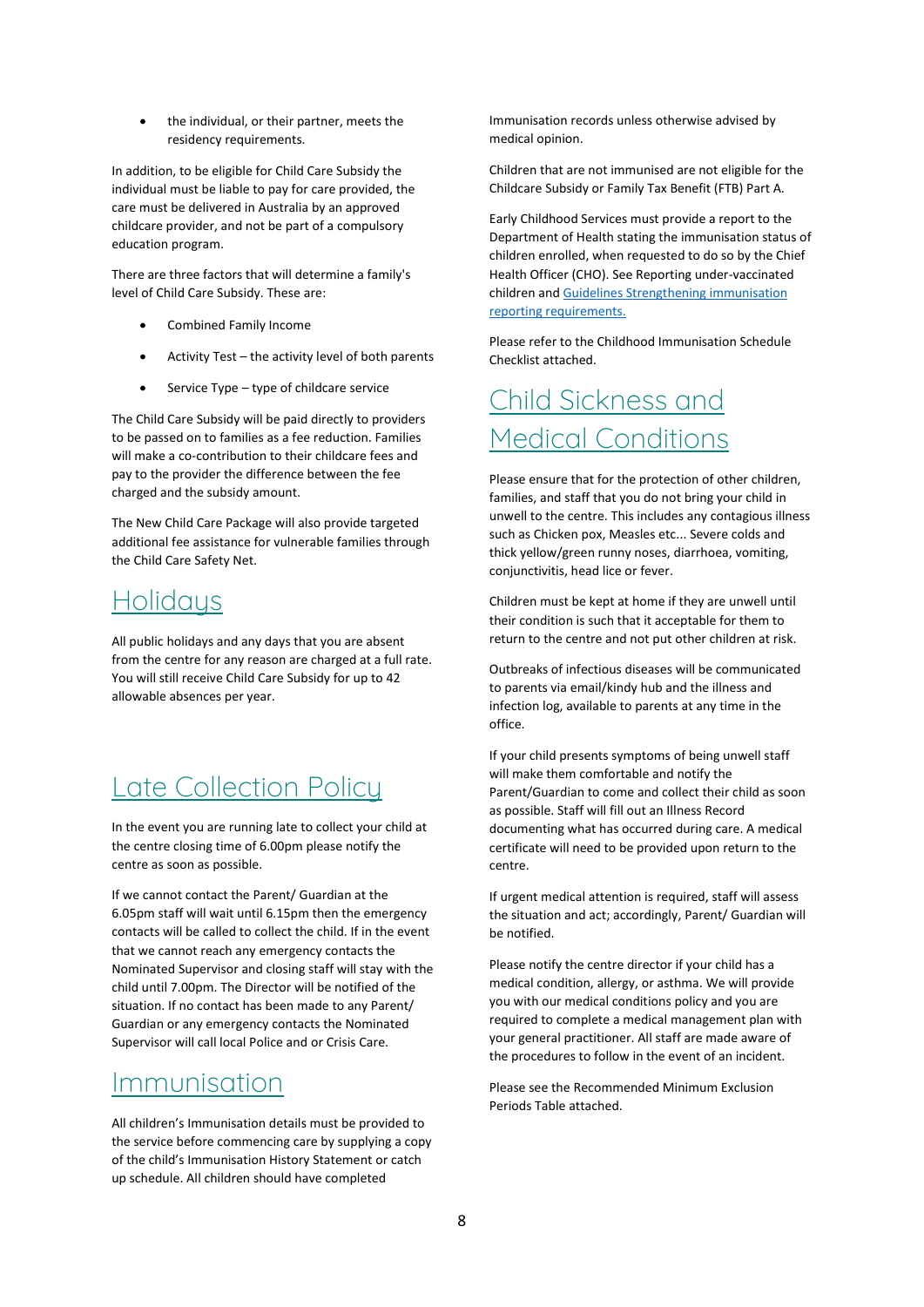

### Administration of Medication

If your child requires medication to be administered at the centre, you must fill out an administration of medication form upon arrival. The medication

- ❖ Must be in the original container
- ❖ Must have a prescription with the child's name
- ❖ Must be within the expiry date
- ❖ Must be stored correctly away from children \***DO NOT LEAVE ANY MEDICATION IN YOUR CHILDS BAG**

In the event your child is unwell including loss of appetite, lethargy, emotional, disrupted sleep patterns, teething or fever. We will notify you via phone to discuss your child's symptoms and possible collection from the centre.

Normal temperature is 37 degrees, if your child presents a fever over 37.5 degrees you will be called by educators to discuss your child's symptoms. It is a concern if your child's temperature is 38 degrees or higher.

If your child is teething or has a fever, we can administer Panadol or Nurofen with your authorisation over the phone or via email/kindy hub. We will then request for you to sign the administration of medication form upon collection of your child.

#### Covid 19

Treetops School of Early Learning ensures policies and procedures are in place to reduce cross contamination and potential illness. Further to this we have a Covid 19 Risk Minimisation Policy in place to ensure the health and safety of all who attend our service including

- Procedures in place to maintain a healthy and hygienic environment
- Further to our regular cleaning schedules, additional environmental cleaning of high touch surfaces
- Social distancing measures within the service when possible including staff, families, reception and waiting areas
- Hand sanitiser available for families, children, and staff to sanitise their hands upon arrival and departure

• All staff are trained in Covid 19 infection control

Families and staff are required to report if they have had the following symptoms before attending the service:

- **Fever**
- Cough
- Shortness of breath
- Sore Throat

If any of the above-mentioned symptoms are present you will be required to get a medical clearance before returning to the service.

#### Health and Hygiene

Treetops maintains health and hygiene in accordance with 'The Staying Healthy in Childcare' 'Get up and Grow, Healthy Eating and Physical Activity for Early Childhood' and 'Infectious Diseases Guidelines'. The centre is cleaned throughout the day in order to maintain a healthy and hygienic environment. Policies and procedures have been created and are strictly followed throughout the daily routine and children are encouraged to take responsibility for their own health and hygiene with the support of educators through discussion, curriculum, and routines. This includes focusing on handwashing, healthy bodies, nutrition, dental care, and cleanliness. There is a hand sanitiser station at the sign in and out desk located at the front of the service. Children, families, and educators are encouraged to sanitise their hands upon arrival and departure to ensure the health and safety of everyone who attends the centre and the wider community.

#### Health and Nutrition

Our menus have been developed in accordance with 'Get up and Grow, Healthy Eating and Physical Activity for Early Childhood' and Feed Australia. Our weekly menu is displayed in the centre foyer.

We have an experienced Nutrition Co-Ordinator who is passionate about creating tasty, healthy meals for children to enjoy.

Mealtimes are relaxed and used as a time for educators to sit with children and engage in healthy eating habits.

We provide four meals a day morning tea, lunch, afternoon tea and a late snack.



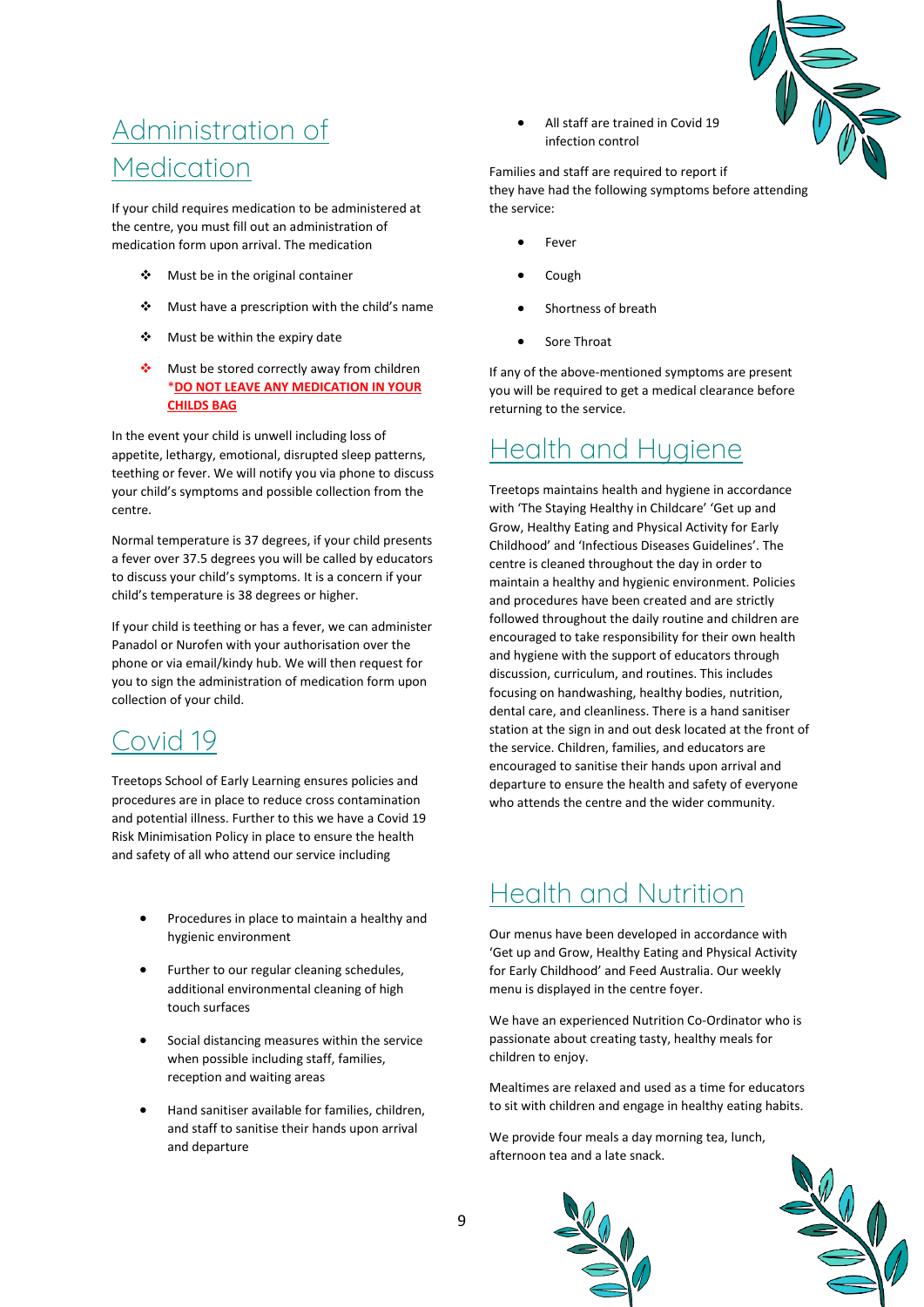

Please let us know if your child has an allergy or special eating requirement which we are happy to cater for.

All meals provided reflect seasonal

local produce and are prepared daily from ingredients selected for their absolute freshness and quality. By focusing on this we avoid the use of colouring, artificial flavours, salt, sugar, and additives.

We celebrate and value diversity with exciting menus which reflect and accommodate each individual child's dietary requirements.

We respect the values of each individual family and cater to any special eating requirements.

#### Safe Sleeping

Our Safe Sleep and Rest Policy has been created using Red Nose (formerly Sid's and Kids) current research and guidelines. Please note,

- Children are encouraged to rest as per each families instructions regarding routine and may access rest at anytime during the day.
- Sleeping bags with a fitted neck and arm holes are an alternative option to bed linen and encourage a baby to rest on their back. Sleeping bags should not have a hood
- Dummies are permitted. Dummy chains are not permitted

#### Free Weekly Incursions

#### All ages Happy Feet Fitness Mondays at 10.15am

#### Kindy Soccer Class Fridays at 10.00am

#### **Transitions**

When your child is developmentally ready to move up to the next age group, we start transition visits; all parents will be consulted and advised in writing with a transition authorisation letter. After returning the form your child can begin visits into the next room often for a short play which is then increased to a mealtime, then a sleep. When the child is comfortable in their new environment they may stay up for a whole day. Educators will keep parents up to date on their child's progress. We endeavour to make this a smooth transition for your child and move up a group of children at the same time. Children often transition faster with a familiar friend to share the experience.

### Sun Protection Policy

As a SunSmart Service it is our objective to protect children from the harmful rays of the sun. Please ensure your child attends the centre with sunscreen applied, sun smart clothing, t-shirt that covers the shoulders in addition to longer shorts and skirts. Each child needs a legionnaire, bucket, or broad rimmed style hat to protect the face, neck and ears when playing outside. Educators will apply sunscreen to the children 20 minutes before playing outside, this will be applied every two hours when outside. It is the centres policy to check the UV rating in the morning to ensure the children are not taken outside when the UV rating is high, and the centre provides adequate shade for outside areas to ensure maximum protection from the sun when outside.

### Emergency Evacuation and Lock Down Procedure

Treetops has a policy for fire and emergency evacuation displayed in each room. Evacuation procedures are practiced regularly by staff and children to ensure that in the event of a real emergency staff and children can be prepared and evacuated easily. If you are at the service in the event of an evacuation, please follow staff and children to the muster points designated. Please keep calm and exit the building via the nearest exit. Educators and management will guide you to ensure you exit the building quickly and safely.

Treetops practices an emergency evacuation or lockdown procedure every three months. If you arrive at the service and an evacuation or lockdown mock procedure is in progress, we will have a sign explaining this on the front door. Families will be made aware of evacuation dates via Kindy hub/Email.

In the event of an emergency evacuation the alarm will sound. Educators will group children for evacuation, get the evacuation bag and exit via the front door or outside gate. All children are accounted for and checked off on the roll.

In the event of a lockdown the alarm will sound. All children will be taken into the centre, checked off roll to ensure all children are accounted for, doors locked, blinds put down and remain calm until the lockdown is over.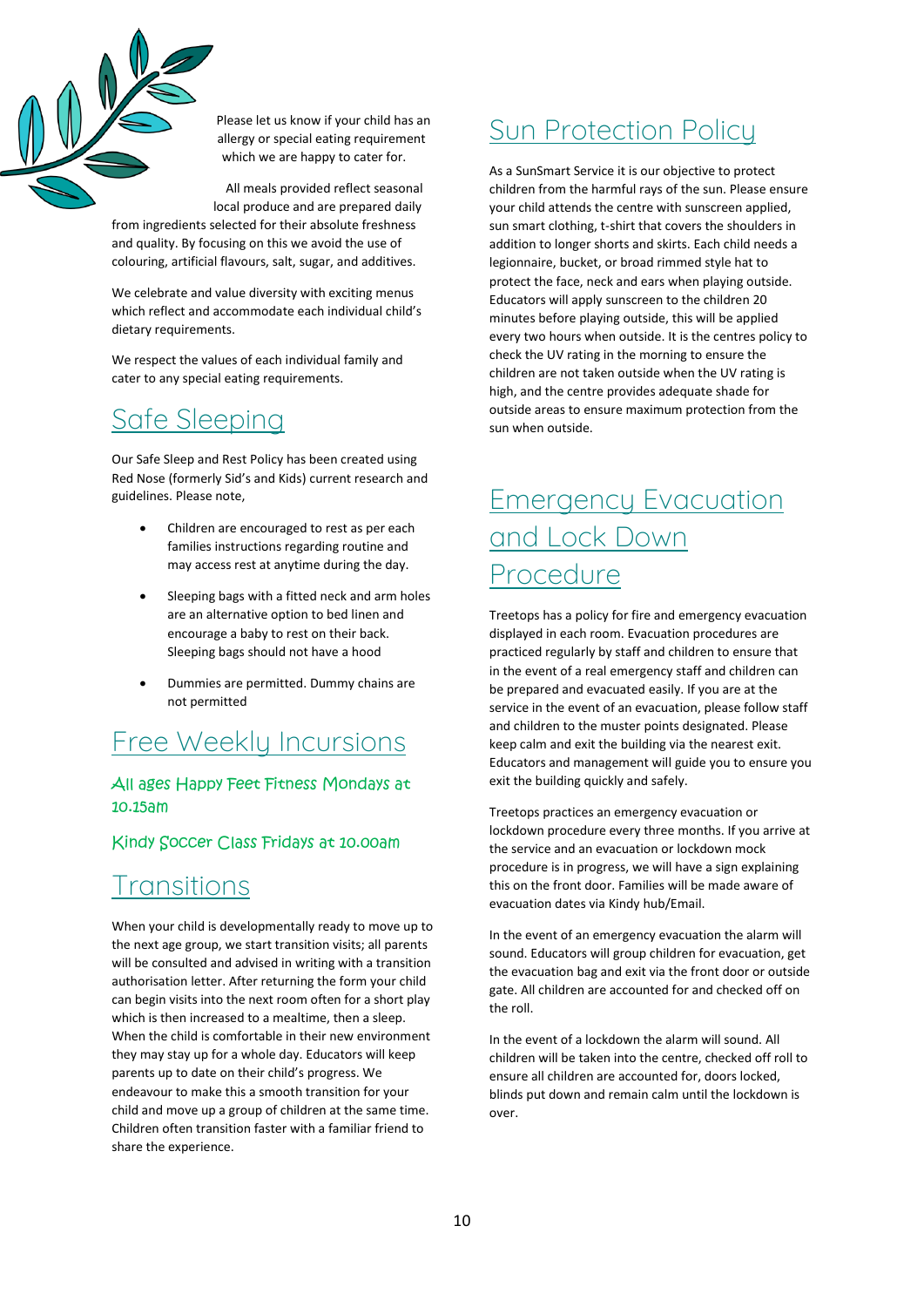### Daily Routine

#### **7.00am-8.30am**

Centre opens. Children combined for free play experiences and apply sunscreen

#### **8.30am-9.00am**

Wash hands and morning tea (cereal and fresh fruit platter) as well as free play experiences

#### **8.45am-8.55am**

Group mat time morning welcome and transition to rooms

#### **9.00am-10.45am**

Intentional teaching experiences as well as free play experiences both indoors and outdoors

#### **10.45am-11.00am**

Group mat time, wash hands and transition to lunchtime

#### **11.00am-11.30am**

Lunchtime catering to any allergy, dietary or cultural/religious requirements (healthy dinner style lunch)

#### **11.30am-1.30pm**

Rest time. Children are offered the option to sleep or engage in quiet experiences

#### **1.30pm-2.00pm**

Quiet experiences as children transition from rest time. Sunscreen is reapplied. Group mat time, wash hands transition to afternoon tea

#### **2.00pm-2.30pm**

Afternoon tea (savoury option with fresh fruit platter)

#### **2.30pm-4.30pm**

If weather permits free play outside and spontaneous/intentional teaching experiences

#### **4.30pm-5.00pm**

Wash hands and late snack as well as free play experiences

#### **5.00pm-6.00pm**

Children transition inside, free play experiences until home time

\*Nursery/ Babies aged 0-2 years sleep at any time required

\*Rest areas are set up both indoors and outdoors for children to seek rest as required

\*Nappy changes occur every two hours or as required

Daily routines are flexible and sometimes spontaneous; they often change according to the children's interests, needs or weather conditions. Staff communicate daily information verbally at drop off and pick up times and through the Kindy hub app. Please feel free to ring/email us at any time to discuss how your child's day is going. Nursery/Babies children sleep as per the family requests and at varied times. Toddler and Kindy children are offered a rest period from 11.30am-2.00pm. Children have the option to sleep or rest. Children who choose to rest are encouraged to engage is quiet experiences and or outside play if weather permits. A variety of experiences are on offer

throughout the day and we appreciate parent feedback, collaboration, and ideas for our educational curriculum.